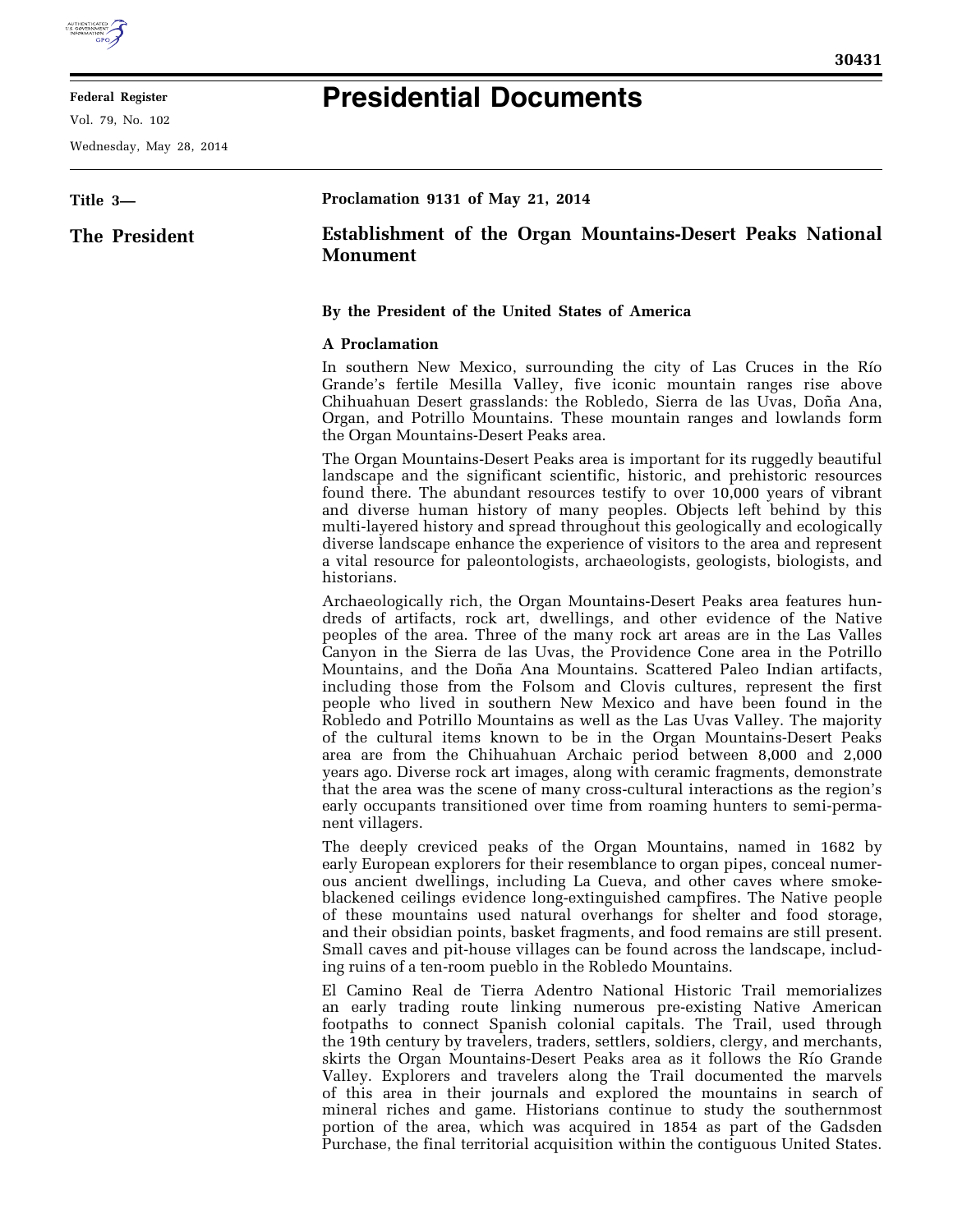In the 1800s, the Organ Mountains-Desert Peaks area was central to several battles among the Apaches, Spanish, Mexicans, and Americans, and between Union and Confederate troops. The first Civil War engagements in New Mexico were fought in the Organ Mountains when Confederate soldiers used Baylor Pass Trail to outflank Union soldiers. In a Robledo Mountains legend, the famed Apache leader Geronimo is said to have entered a cave to avoid U.S. soldiers; while the soldiers stood guard at the only entrance of what is now known as ''Geronimo's Cave,'' the Apache leader mysteriously disappeared without a trace. An 1880s U.S. military heliograph station, the remains of which still stand at Lookout Peak in the Robledo Mountains, transmitted Morse code messages during the Army's western campaigns.

In the late 1850s, John Butterfield developed the Butterfield Overland Trail, a mail and passenger stagecoach service from Memphis and St. Louis to San Francisco. Butterfield set upon improving the segments of the Trail in southern New Mexico that had been previously used by Spanish explorers, the Mormon Battalion, and western settlers. Crossing the Organ Mountain-Desert Peaks area are about 20 miles of the Trail, along which sit the remains of at least one stage stop.

Visitors to the Organ Mountains can still see remnants of Dripping Springs, a once-popular resort and concert hall, built in the 1870s and converted into a sanatorium before its abandonment and decay. In the late 19th century, the infamous outlaw Billy the Kid (William H. Bonney) repeatedly traversed this area. While hiding in the Robledo Mountains, ''the Kid'' inscribed his signature, which is still visible today, on what is now known as ''Outlaw Rock.'' During World War II, the Army Corps of Engineers constructed 18-acre bombing targets, the remains of which still dot the landscape.

The long, diverse, and storied history of this landscape is not surprising given its striking geologic features and the ecological diversity that they harbor. The dramatic and disparate mountain ranges of the Organ Mountains-Desert Peaks area tower above the surrounding grasslands and deserts of the Río Grande watershed, while the Río Grande winds through the valley between the ranges. From the sedimentary deposits of the Robledo Mountains in the west, where the story of ancient life and activity is recorded in fossilized footprints, to the needle-like spires of the Organ Mountains in the east and the ancient volcanic fields and lava flows in the south, these peaks trace the region's varied geologic history.

The Sierra de las Uvas, the westernmost of the peaks, are low volcanic mountains that bear the red tint of the lava from which they formed over 10 million years ago. The tallest, Magdalena Peak, is a lava dome rising 6,509 feet above sea level. For millennia, the ridges, cliffs, and canyons of the rugged Sierra de las Uvas have defined the movement and migration patterns of humans and wildlife alike. The Robledo Mountains, which are composed of alluvial limestone bedrock and contain numerous caves, have long been an important site for research on the formation of desert soils and sedimentary rock, including geological studies of sedimentation and stratigraphy.

The Potrillo Mountains and volcanic field are testament to the area's violent geologic history of seismicity and volcanism. Millions of years after the Cenozoic tectonics that opened the Río Grande Rift, volcanic activity left its mark on the surface, which is punctuated by cinder cone and shield volcanoes, thick layers of basalt, craters, and lava flows. The Potrillo volcanic field contains over 100 cinder cones, ranging in age from 20,000 to one million years old. The Aden Lava Flow area is characterized by lava tubes, steep-walled depressions, and pressure ridges that memorialize the flow of lava that created this unique landscape.

The volcanic field also contains five maars, or low-relief volcanic craters. Kilbourne Hole, a maar with unique volcanic features that the Secretary of the Interior designated as a National Natural Landmark in 1975, is over a mile wide and over 300 feet deep. The sparkling yellow and green olivine glass granules found inside rocks blown from the crater attract amateur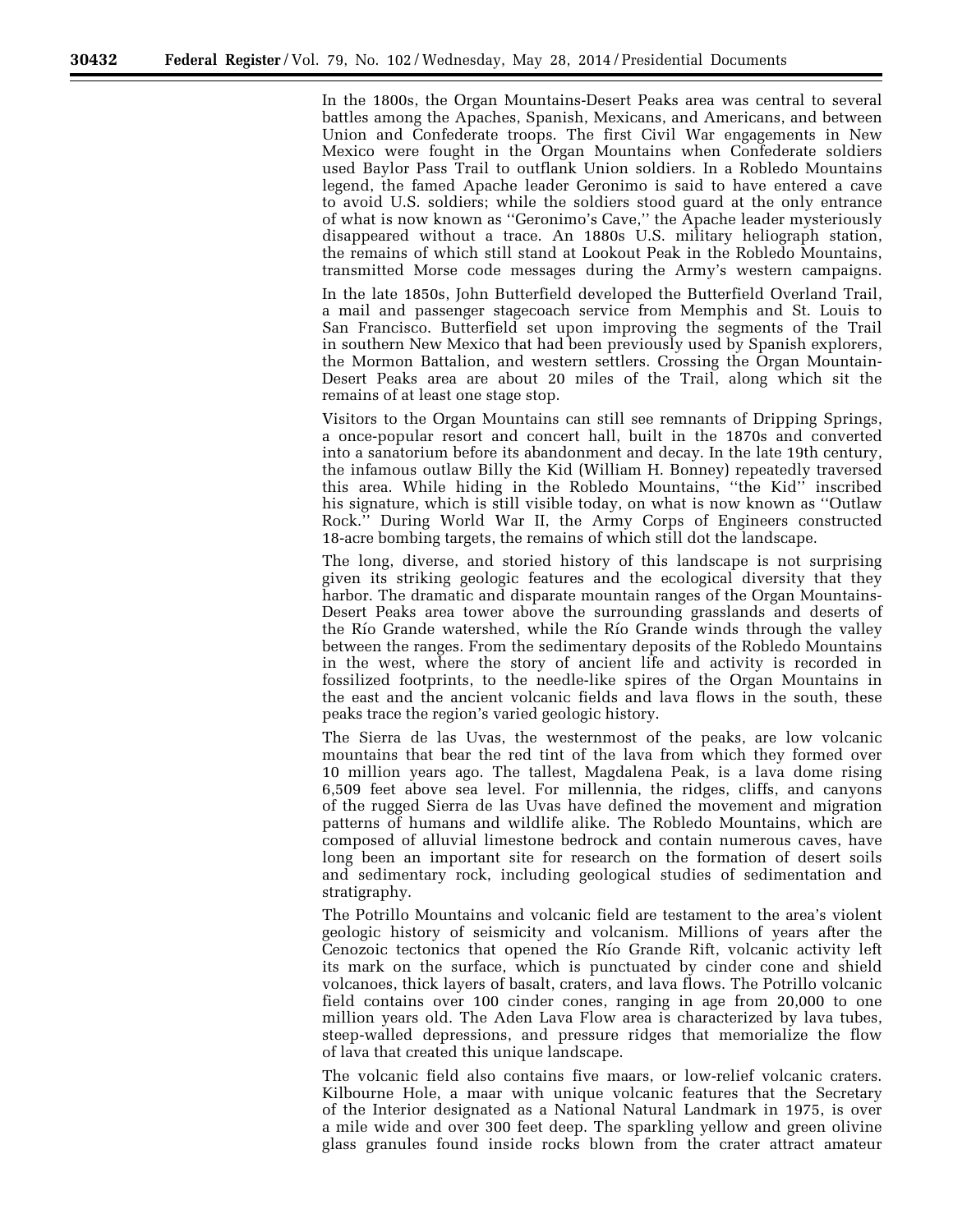and professional geologists to this site, and its resemblance to the lunar landscape provides scientists and visitors with other-worldly experiences, as it did for the Apollo astronauts who trained there. A slightly smaller maar, Hunt's Hole, brings visitors and geologists to the southeastern corner of the Potrillo Mountains complex. The wide range of unique and exemplary volcanic features in the Potrillos makes this area a center for research in geology and volcanology.

The iconic Doña Ana Mountains include limestone ridges, hogbacks, and cuestas topped by monzonite peaks, including Summerford Mountain and Doña Ana Peak, the highest of these at nearly 6,000 feet. To the east, the steep, needle-like spires of the Organ Mountains rise to over 9,000 feet and have been a landmark for travelers for centuries. These blockfaulted, uplifted mountains expose geologically significant Precambrian granite and metamorphic basement rocks.

Much of the area is ripe for paleontological discovery. For example, Shelter Cave in the Organ Mountains is a well-documented fossil site, including fossil remnants of ancient ground sloths, birds, and voles. The Robledo Mountains are also an important site for paleontological research; the fossilized tracks and remains of prehistoric creatures preserved there play a vital role in our understanding of the Permian period. This area, along with the Organ Mountains, also contains abundant invertebrate fossils. The congressionally designated Prehistoric Trackways National Monument is adjacent to, and shares its paleontologically rich geologic formations with, the Organ Mountains-Desert Peaks area, suggesting that this landscape could yield many more significant fossil discoveries. Among the volcanic cones in the Potrillo Mountains is Aden Crater, a small shield cone where a lava tube housed the 11,000-year old skeleton of a ground sloth, one of few ever recovered with skin and hair preserved and a key to understanding the extinction of this and other species.

The diverse geology underlies an equally wide array of vegetative communities and ecosystems, which range from low-elevation Chihuahuan grasslands and scrublands to higher elevation stands of ponderosa pine. Seasonal springs and streams in the mountains and canyon bottoms create rare desert riparian ecosystems. These communities provide habitat for many endemic and special status plant and animal species.

Throughout the area, the characteristic plants of the Chihuahuan desert are evident. Tobosa grasslands can be found in the desert flats, punctuated by creosote bush and mesquite, as well as sacahuista, lechuguilla, and ferns. In the Sierra de las Uvas Mountains, black grama grasslands appear on the mesas while juniper woodlands and Chihuahuan vegetation give way to higher elevation montane communities. Formed by a series of alluvial fans, bajadas extend out from the base of the area's mountains and provide purchase for oak species, Mexican buckeye, prickly pears, white fir, willow, catsclaw mimosa, sotol, agave, ocotillo, flowering cactus, barrel cactus, brickellbush, and tarbush. The Potrillo Mountains are home to desert shrub communities that also include soaptree yucca and four winged saltbush.

These species are emblematic of the Chihuahuan Desert, and the diversity of plant and animal communities found here is stunning. The transitions among vegetation zones found in the Sierra de las Uvas and Potrillos make this area an important resource for ecological research. Similarly, the Doña Ana Mountains abut one of the Nation's long-term ecological research areas, making them an important feature of many studies in wildlife biology, botany, and ecology.

The Organ Mountains are home to alligator juniper, gray oak, and mountain mahogany, as well as the endemic Organ Mountain evening primrose, Organ Mountains giant hyssop, Organ Mountains paintbrush, Organ Mountains pincushion cactus, Organ Mountain figwort, Organ Mountains scaleseed, night-blooming cereus, Plank's Catchfly, and nodding cliff daisy, and likely the endangered Sneed's pincushion cactus.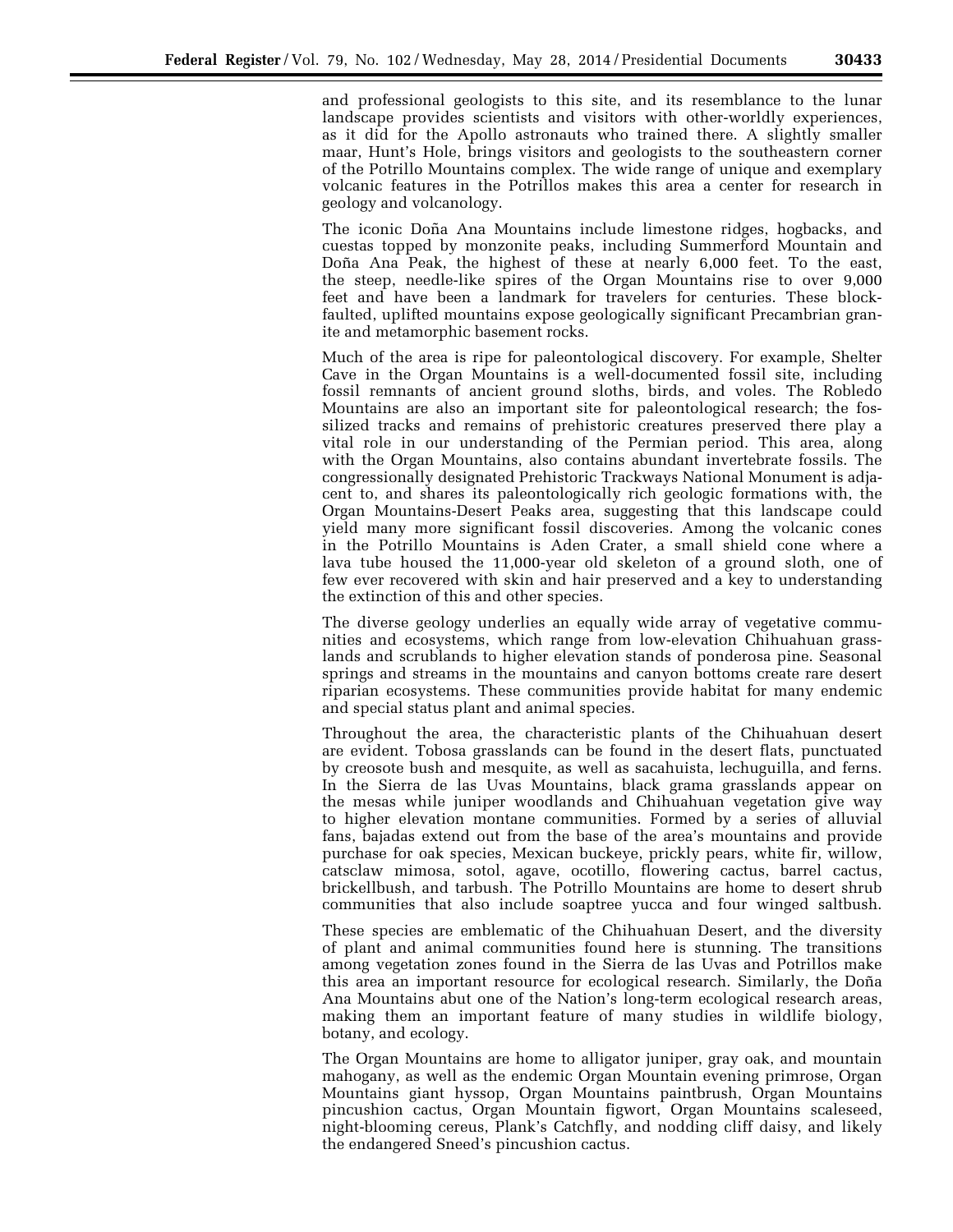The area also supports diverse wildlife. Across the Organ Mountains-Desert Peaks landscape, many large mammal species can be found, such as mountain lions, coyotes, and mule deer. The Organ Mountains were also historically home to desert bighorn sheep. Raptors such as the golden eagle, red-tailed hawk, and endangered Aplomado falcon soar above the area's grasslands and foothills, where they prey on a variety of mice, rock squirrels, and other rodents, including the Organ Mountains chipmunk.

The area's exceptional animal diversity also includes many migratory and grassland song birds and a stunning variety of reptiles, such as black-tailed, western diamondback, and banded rock rattlesnakes; whipsnakes and bullsnakes; and tree, earless, Madrean alligator, and checkered whiptail lizards. Birds such as Gambel's quail, black-throated sparrow, ladder-backed woodpecker, verdin, black-tailed gnatcatcher, lesser nighthawk, Scott's oriole, and cactus wren also make their homes here, along with many species of bats. Other mammals, including black-tailed jackrabbits, cactus mice, and kangaroo rats, inhabit the area. One of several species of rare terrestrial snails in the area, the Organ Mountain talussnail, is also endemic.

The protection of the Organ Mountains-Desert Peaks area will preserve its cultural, prehistoric, and historic legacy and maintain its diverse array of natural and scientific resources, ensuring that the prehistoric, historic, and scientific values of this area remain for the benefit of all Americans.

Whereas section 2 of the Act of June 8, 1906 (34 Stat. 225, 16 U.S.C. 431) (the ''Antiquities Act'') authorizes the President, in his discretion, to declare by public proclamation historic landmarks, historic and prehistoric structures, and other objects of historic or scientific interest that are situated upon the lands owned or controlled by the Government of the United States to be national monuments, and to reserve as a part thereof parcels of land, the limits of which in all cases shall be confined to the smallest area compatible with the proper care and management of the objects to be protected;

WHEREAS it is in the public interest to preserve the objects of scientific and historic interest on the Organ Mountains-Desert Peaks lands;

NOW, THEREFORE, I, BARACK OBAMA, President of the United States of America, by the authority vested in me by section 2 of the Antiquities Act, hereby proclaim the objects identified above that are situated upon lands and interests in lands owned or controlled by the Government of the United States to be the Organ Mountains-Desert Peaks National Monument (monument) and, for the purpose of protecting those objects, reserve as part thereof all lands and interests in lands owned or controlled by the Government of the United States within the boundaries described on the accompanying map, which is attached to and forms a part of this proclamation. These reserved Federal lands and interests in lands encompass approximately 496,330 acres, which is the smallest area compatible with the proper care and management of the objects to be protected.

All Federal lands and interests in lands within the boundaries of the monument are hereby appropriated and withdrawn from all forms of entry, location, selection, sale, leasing, or other disposition under the public land laws, including withdrawal from location, entry, and patent under the mining laws, and from disposition under all laws relating to mineral and geothermal leasing, other than by exchange that furthers the protective purposes of the monument.

The establishment of the monument is subject to valid existing rights. Lands and interests in lands within the monument's boundaries not owned or controlled by the United States shall be reserved as part of the monument upon acquisition of ownership or control by the United States.

The Secretary of the Interior (Secretary) shall manage the monument through the Bureau of Land Management (BLM) as a unit of the National Landscape Conservation System, pursuant to applicable legal authorities, including, as applicable, the provisions of section 603 of the Federal Land Policy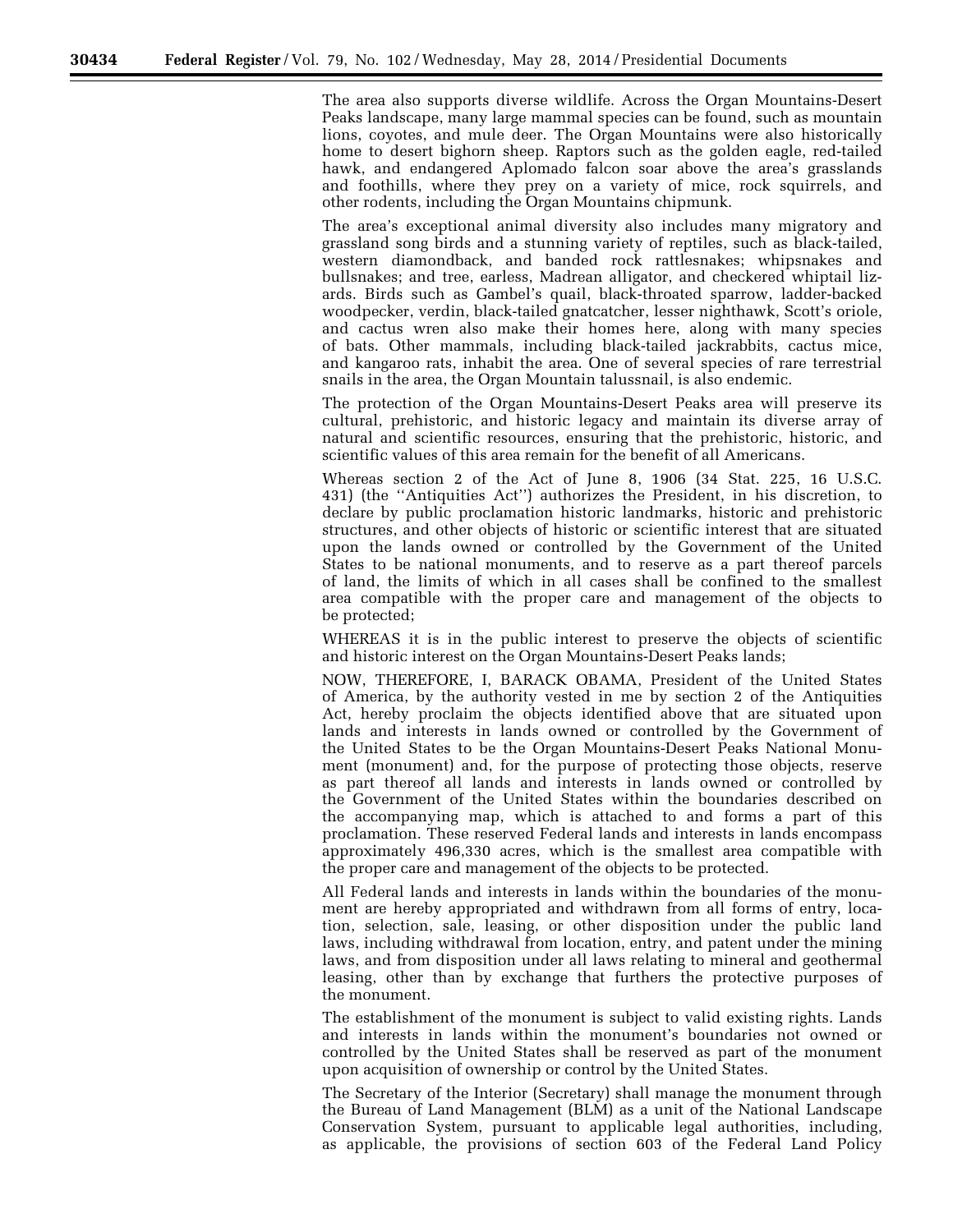and Management Act (43 U.S.C. 1782) governing the management of wilderness study areas, to protect the objects identified above.

For purposes of protecting and restoring the objects identified above, the Secretary, through the BLM, shall prepare and maintain a management plan for the monument and shall provide for maximum public involvement in the development of that plan including, but not limited to, consultation with tribal, State, and local governments.

Except for emergency or authorized administrative purposes, motorized vehicle use in the monument shall be permitted only on designated roads, and non-motorized mechanized vehicle use shall be permitted only on roads and trails designated for their use; provided, however, that nothing in this provision shall be construed to restrict the use of motorized vehicles in wilderness study areas beyond the requirements of section 603 of the Federal Land Policy and Management Act. No additional roads or trails shall be established for motorized vehicle or non-motorized mechanized vehicle use unless necessary for public safety or protection of the objects identified above.

Nothing in this proclamation shall be construed to preclude the Secretary from renewing or authorizing the upgrading of existing utility line rightsof-way within the physical scope of each such right-of-way that exists on the date of this proclamation. Other rights-of-way shall be authorized only if they are necessary for the care and management of the objects identified above. However, watershed restoration projects and small-scale flood prevention projects may be authorized if they are consistent with the care and management of such objects.

Nothing in this proclamation shall be deemed to enlarge or diminish the rights of any Indian tribe or pueblo. The Secretary shall, in consultation with Indian tribes, ensure the protection of religious and cultural sites in the monument and provide access to the sites by members of Indian tribes for traditional cultural and customary uses, consistent with the American Indian Religious Freedom Act (92 Stat. 469, 42 U.S.C. 1996) and Executive Order 13007 of May 24, 1996 (Indian Sacred Sites).

Laws, regulations, and policies followed by the BLM in issuing and administering grazing permits or leases on lands under its jurisdiction shall continue to apply with regard to the lands in the monument, consistent with the protection of the objects identified above.

Nothing in this proclamation shall be deemed to enlarge or diminish the jurisdiction of the State of New Mexico, including its jurisdiction and authority with respect to fish and wildlife management.

Nothing in this proclamation shall be deemed to affect the provisions of the 2006 Memorandum of Understanding between the U.S. Department of Homeland Security, the U.S. Department of the Interior, and the U.S. Department of Agriculture regarding ''Cooperative National Security and Counterterrorism Efforts on Federal Lands along the United States' Borders.''

Nothing in this proclamation shall be deemed to revoke any existing withdrawal, reservation, or appropriation; however, the monument shall be the dominant reservation.

Nothing in this proclamation shall preclude low level overflights of military aircraft, the designation of new units of special use airspace, or the use or establishment of military flight training routes over the lands reserved by this proclamation.

Warning is hereby given to all unauthorized persons not to appropriate, injure, destroy, or remove any feature of the monument and not to locate or settle upon any of the lands thereof.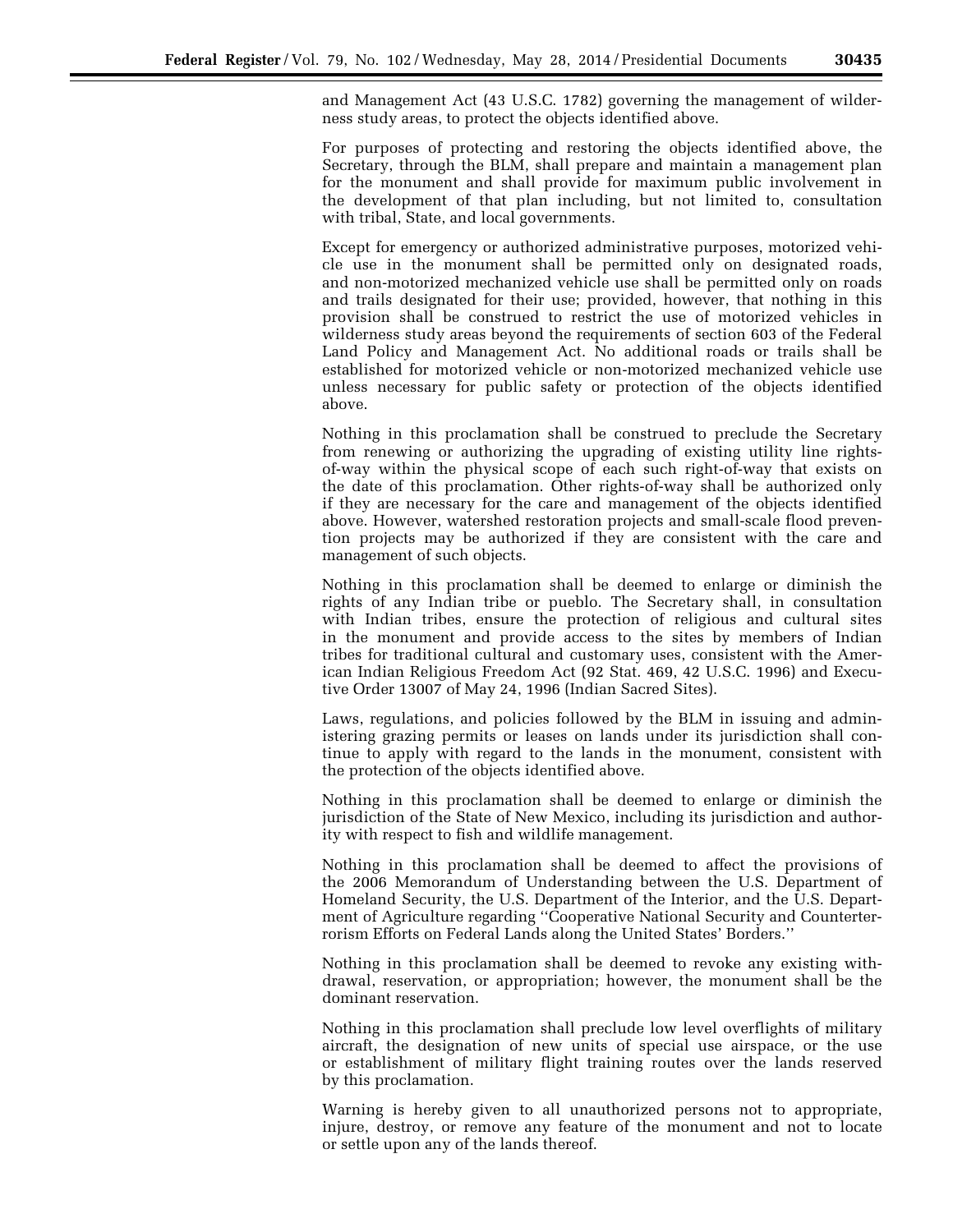IN WITNESS WHEREOF, I have hereunto set my hand this twenty-first day of May, in the year of our Lord two thousand fourteen, and of the Independence of the United States of America the two hundred and thirtyeighth.

Soul

÷.

Billing code 3295–F4–P

-